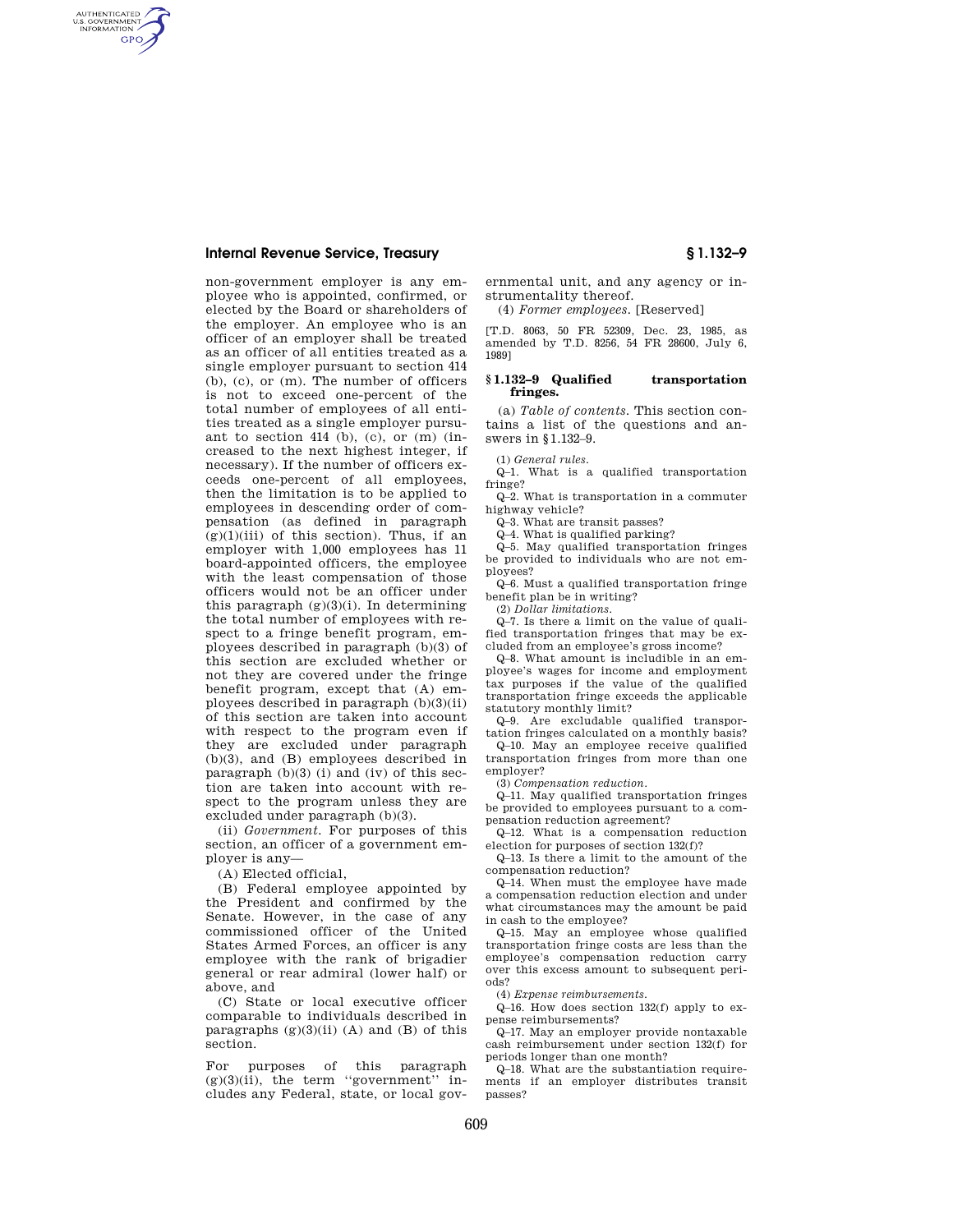Q–19. May an employer choose to impose substantiation requirements in addition to those described in this regulation?

(5) *Special rules for parking and vanpools.* 

Q–20. How is the value of parking determined? Q–21. How do the qualified transportation

fringe rules apply to van pools?

(6) *Reporting and employment taxes.* 

Q–22. What are the reporting and employment tax requirements for qualified transportation fringes?

(7) *Interaction with other fringe benefits.* 

Q–23. How does section 132(f) interact with other fringe benefit rules?

(8) *Application to individuals who are not employees.* 

Q–24. May qualified transportation fringes be provided to individuals who are partners, 2-percent shareholders of S-corporations, or independent contractors?

(9) *Effective date.* 

Q–25. What is the effective date of this section?

(b) *Questions and answers.* 

Q–1. What is a qualified transportation fringe?

A–1. (a) The following benefits are qualified transportation fringe benefits:

(1) Transportation in a commuter highway vehicle.

(2) Transit passes.

(3) Qualified parking.

(b) An employer may simultaneously provide an employee with any one or more of these three benefits.

Q–2. What is transportation in a commuter highway vehicle?

A–2. Transportation in a commuter highway vehicle is transportation provided by an employer to an employee in connection with travel between the employee's residence and place of employment. A commuter highway vehicle is a highway vehicle with a seating capacity of at least 6 adults (excluding the driver) and with respect to which at least 80 percent of the vehicle's mileage for a year is reasonably expected to be—

(a) For transporting employees in connection with travel between their residences and their place of employment; and

(b) On trips during which the number of employees transported for commuting is at least one-half of the adult seating capacity of the vehicle (excluding the driver).

Q–3. What are transit passes?

## **§ 1.132–9 26 CFR Ch. I (4–1–10 Edition)**

A–3. A transit pass is any pass, token, farecard, voucher, or similar item (including an item exchangeable for fare media) that entitles a person to transportation—

(a) On mass transit facilities (whether or not publicly owned); or

(b) Provided by any person in the business of transporting persons for compensation or hire in a highway vehicle with a seating capacity of at least 6 adults (excluding the driver).

Q–4. What is qualified parking?

A–4. (a) Qualified parking is parking provided to an employee by an employer—

(1) On or near the employer's business premises; or

(2) At a location from which the employee commutes to work (including commuting by carpool, commuter highway vehicle, mass transit facilities, or transportation provided by any person in the business of transporting persons for compensation or hire).

(b) For purposes of section 132(f), parking on or near the employer's business premises includes parking on or near a work location at which the employee provides services for the employer. However, qualified parking does not include—

(1) The value of parking provided to an employee that is excludable from gross income under section 132(a)(3) (as a working condition fringe), or

(2) Reimbursement paid to an employee for parking costs that is excludable from gross income as an amount treated as paid under an accountable plan. See §1.62–2.

(c) However, parking on or near property used by the employee for residential purposes is not qualified parking.

(d) Parking is provided by an employer if—

(1) The parking is on property that the employer owns or leases;

(2) The employer pays for the parking; or

(3) The employer reimburses the employee for parking expenses (see Q/A–16 of this section for rules relating to cash reimbursements).

Q–5. May qualified transportation fringes be provided to individuals who are not employees?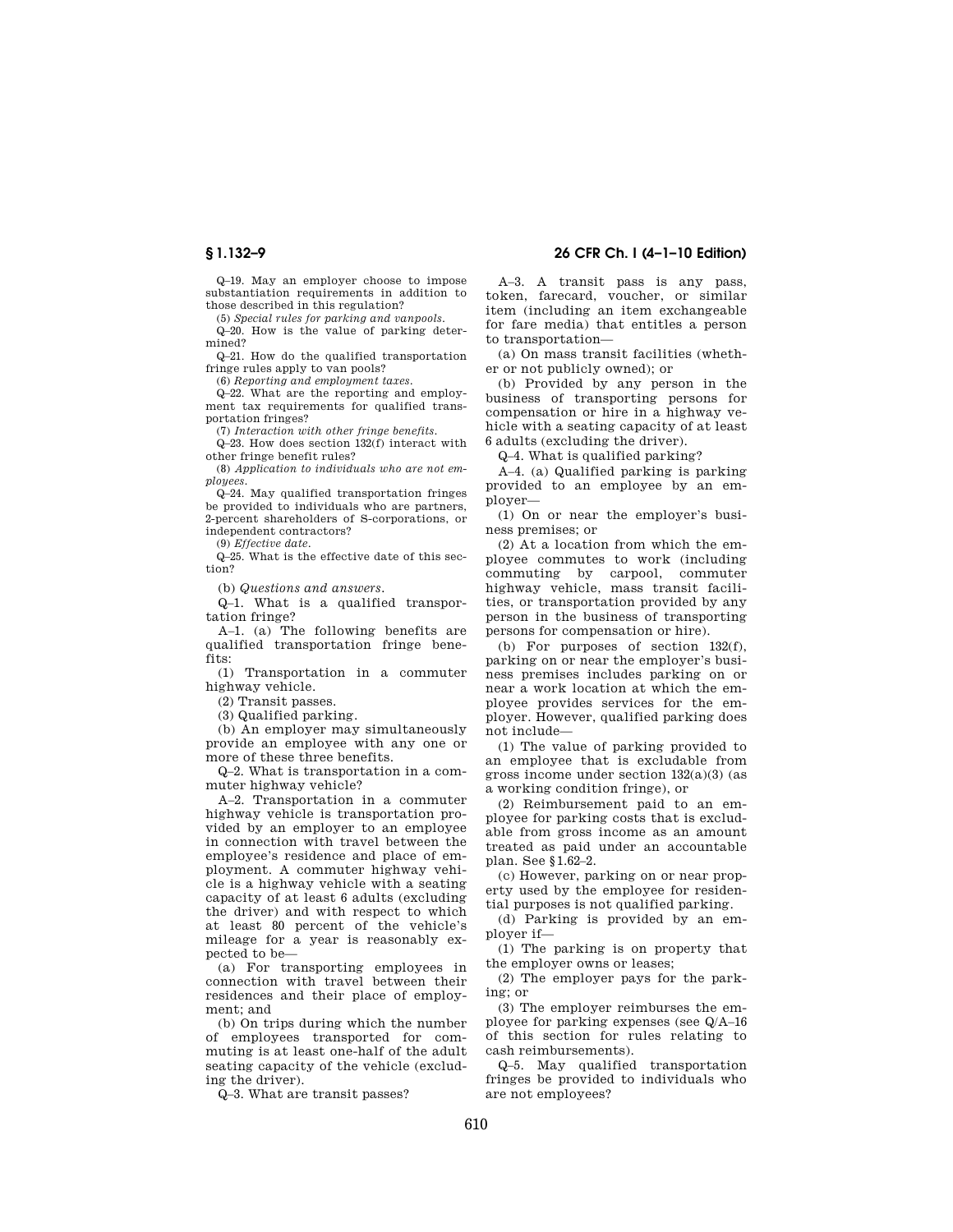A–5. An employer may provide qualified transportation fringes only to individuals who are currently employees of the employer at the time the qualified transportation fringe is provided. The term employee for purposes of qualified transportation fringes is defined in  $$1.132-1(b)(2)(i)$ . This term includes only common law employees and other statutory employees, such as officers of corporations. See Q/A–24 of this section for rules regarding partners, 2-percent shareholders, and independent contractors.

Q–6. Must a qualified transportation fringe benefit plan be in writing?

A–6. No. Section 132(f) does not require that a qualified transportation fringe benefit plan be in writing.

Q–7. Is there a limit on the value of qualified transportation fringes that may be excluded from an employee's gross income?

A–7. (a) *Transportation in a commuter highway vehicle and transit passes.* Before January 1, 2002, up to \$65 per month is excludable from the gross income of an employee for transportation in a commuter highway vehicle and transit passes provided by an employer. On January 1, 2002, this amount is increased to \$100 per month.

(b) *Parking.* Up to \$175 per month is excludable from the gross income of an employee for qualified parking.

(c) *Combination.* An employer may provide qualified parking benefits in addition to transportation in a commuter highway vehicle and transit passes.

(d) *Cost-of-living adjustments.* The amounts in paragraphs (a) and (b) of this Q/A–7 are adjusted annually, beginning with 2000, to reflect cost-of-living. The adjusted figures are announced by the Service before the beginning of the year.

Q–8. What amount is includible in an employee's wages for income and employment tax purposes if the value of the qualified transportation fringe exceeds the applicable statutory monthly limit?

A–8. (a) Generally, an employee must include in gross income the amount by which the fair market value of the benefit exceeds the sum of the amount, if any, paid by the employee and any amount excluded from gross income

under section 132(a)(5). Thus, assuming no other statutory exclusion applies, if an employer provides an employee with a qualified transportation fringe that exceeds the applicable statutory monthly limit and the employee does not make any payment, the value of the benefits provided in excess of the applicable statutory monthly limit is included in the employee's wages for income and employment tax purposes. See §1.61–21(b)(1).

(b) The following examples illustrate the principles of this Q/A–8:

*Example 1.* (i) For each month in a year in which the statutory monthly transit pass limit is \$100 (*i.e.*, a year after 2001), Employer M provides a transit pass valued at \$110 to Employee D, who does not pay any amount to Employer M for the transit pass.

(ii) In this *Example 1,* because the value of the monthly transit pass exceeds the statutory monthly limit by \$10, \$120 (\$110—\$100, times 12 months) must be included in D's wages for income and employment tax purposes for the year with respect to the transit passes.

*Example 2.* (i) For each month in a year in which the statutory monthly qualified parking limit is \$175, Employer M provides qualified parking valued at \$195 to Employee E, who does not pay any amount to M for the parking.

(ii) In this *Example 2,* because the fair market value of the qualified parking exceeds the statutory monthly limit by \$20, \$240 (\$195—\$175, times 12 months) must be included in Employee E's wages for income and employment tax purposes for the year with respect to the qualified parking.

*Example 3.* (i) For each month in a year in which the statutory monthly qualified parking limit is \$175, Employer P provides qualified parking with a fair market value of \$220 per month to its employees, but charges each employee \$45 per month.

(ii) In this *Example 3,* because the sum of the amount paid by an employee (\$45) plus the amount excludable for qualified parking (\$175) is not less than the fair market value of the monthly benefit, no amount is includible in the employee's wages for income and employment tax purposes with respect to the qualified parking.

Q–9. Are excludable qualified transportation fringes calculated on a monthly basis?

A–9. (a) *In general.* Yes. The value of transportation in a commuter highway vehicle, transit passes, and qualified parking is calculated on a monthly basis to determine whether the value of the benefit has exceeded the applicable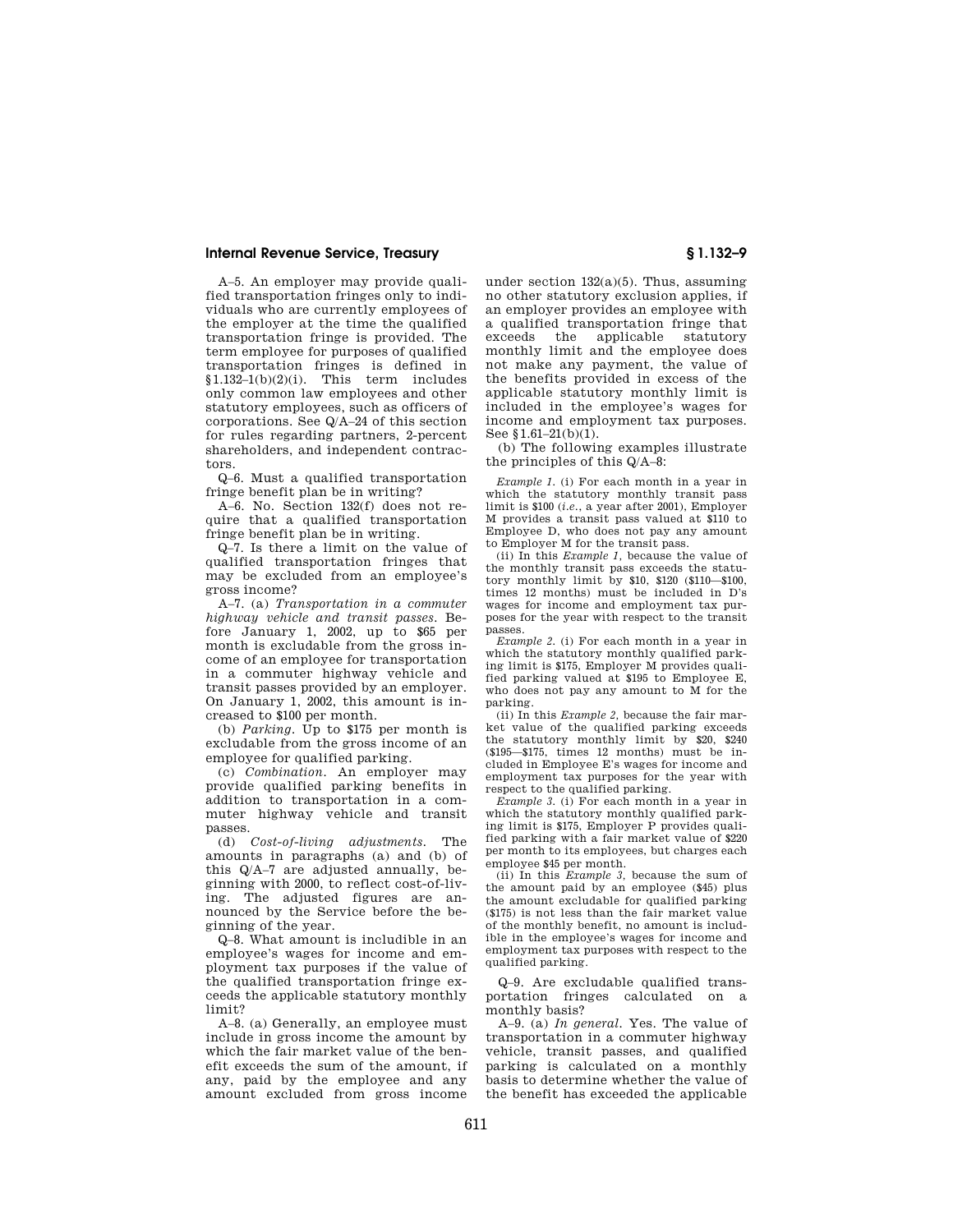statutory monthly limit on qualified transportation fringes. Except in the case of a transit pass provided to an employee, the applicable statutory monthly limit applies to qualified transportation fringes used by the employee in a month. Monthly exclusion amounts are not combined to provide a qualified transportation fringe for any month exceeding the statutory limit. A month is a calendar month or a substantially equivalent period applied consistently.

(b) *Transit passes.* In the case of transit passes provided to an employee, the applicable statutory monthly limit applies to the transit passes provided by the employer to the employee in a month for that month or for any previous month in the calendar year. In addition, transit passes distributed in advance for more than one month, but not for more than twelve months, are qualified transportation fringes if the requirements in paragraph (c) of this Q/ A–9 are met (relating to the income tax and employment tax treatment of advance transit passes). The applicable statutory monthly limit under section 132(f)(2) on the combined amount of transportation in a commuter highway vehicle and transit passes may be calculated by taking into account the monthly limits for all months for which the transit passes are distributed. In the case of a pass that is valid for more than one month, such as an annual pass, the value of the pass may be divided by the number of months for which it is valid for purposes of determining whether the value of the pass exceeds the statutory monthly limit.

(c) *Rule if employee's employment terminates*—(1) *Income tax treatment.* The value of transit passes provided in advance to an employee with respect to a month in which the individual is not an employee is included in the employee's wages for income tax purposes.

(2) *Reporting and employment tax treatment.* Transit passes distributed in advance to an employee are excludable from wages for employment tax purposes under sections 3121, 3306, and 3401 (FICA, FUTA, and income tax withholding) if the employer distributes transit passes to the employee in advance for not more than three months and, at the time the transit passes are

# **§ 1.132–9 26 CFR Ch. I (4–1–10 Edition)**

distributed, there is not an established date that the employee's employment will terminate (for example, if the employee has given notice of retirement) which will occur before the beginning of the last month of the period for which the transit passes are provided. If the employer distributes transit passes to an employee in advance for not more than three months and at the time the transit passes are distributed there is an established date that the employee's employment will terminate, and the employee's employment does terminate before the beginning of the last month of the period for which the transit passes are provided, the value of transit passes provided for months beginning after the date of termination during which the employee is not employed by the employer is included in the employee's wages for employment tax purposes. If transit passes are distributed in advance for more than three months, the value of transit passes provided for the months during which the employee is not employed by the employer is includible in the employee's wages for employment tax purposes regardless of whether at the time the transit passes were distributed there was an established date of termination of the employee's employment.

(d) *Examples.* The following examples illustrate the principles of this Q/A–9:

*Example 1.* (i) Employee E incurs \$150 for qualified parking used during the month of June of a year in which the statutory monthly parking limit is \$175, for which E is reimbursed \$150 by Employer R. Employee E incurs \$180 in expenses for qualified parking used during the month of July of that year, for which E is reimbursed \$180 by Employer R.

(ii) In this *Example 1,* because monthly exclusion amounts may not be combined to provide a benefit in any month greater than the applicable statutory limit, the amount by which the amount reimbursed for July exceeds the applicable statutory monthly limit (\$180 minus \$175 equals \$5) is includible in Employee E's wages for income and employment tax purposes.

*Example 2.* (i) Employee F receives transit passes from Employer G with a value of \$195 in March of a year (for which the statutory monthly transit pass limit is \$65) for January, February, and March of that year. F was hired during January and has not received any transit passes from G.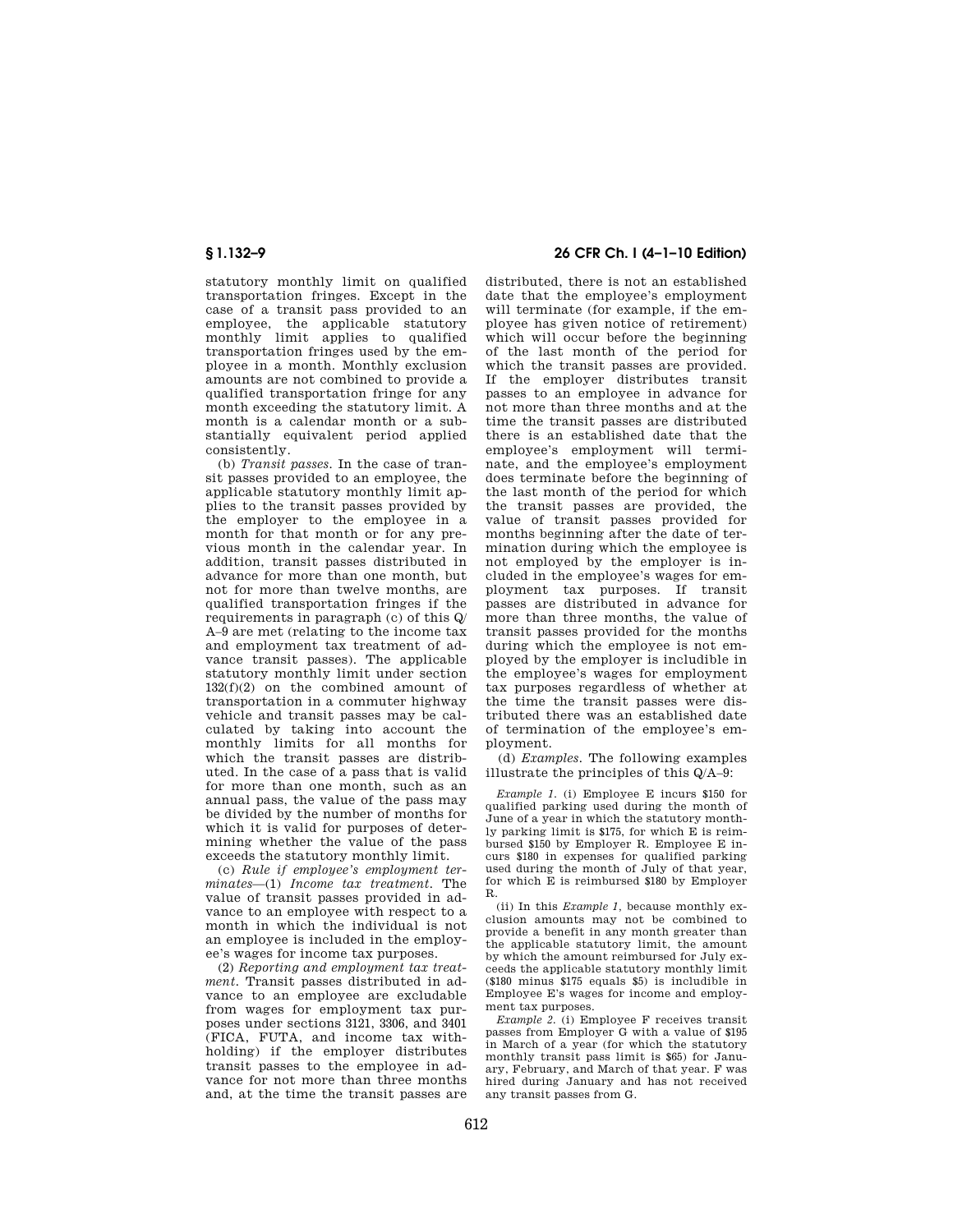(ii) In this *Example 2,* the value of the transit passes (three months times \$65 equals \$195) is excludable from F's wages for income and employment tax purposes.

*Example 3.* (i) Employer S has a qualified transportation fringe benefit plan under which its employees receive transit passes near the beginning of each calendar quarter for that calendar quarter. All employees of Employer S receive transit passes from Employer S with a value of \$195 on March 31 for the second calendar quarter covering the months April, May, and June (of a year in which the statutory monthly transit pass limit is \$65).

(ii) In this *Example 3,* because the value of the transit passes may be calculated by taking into account the monthly limits for all months for which the transit passes are distributed, the value of the transit passes (three months times \$65 equals \$195) is excludable from the employees' wages for income and employment tax purposes.

*Example 4.* (i) Same facts as in *Example 3,*  except that Employee T, an employee of Employer S, terminates employment with S on May 31. There was not an established date of termination for Employee T at the time the transit passes were distributed.

(ii) In this *Example 4,* because at the time the transit passes were distributed there was not an established date of termination for Employee T, the value of the transit passes provided for June (\$65) is excludable from T's wages for employment tax purposes. However, the value of the transit passes distributed to Employee T for June (\$65) is not excludable from T's wages for income tax purposes.

(iii) If Employee T's May 31 termination date was established at the time the transit passes were provided, the value of the transit passes provided for June (\$65) is included in T's wages for both income and employment tax purposes.

*Example 5.* (i) Employer F has a qualified transportation fringe benefit plan under which its employees receive transit passes semi-annually in advance of the months for which the transit passes are provided. All employees of Employer F, including Employee X, receive transit passes from F with a value of \$390 on June 30 for the 6 months of July through December (of a year in which the statutory monthly transit pass limit is \$65). Employee X's employment terminates and his last day of work is August 1. Employer F's other employees remain employed throughout the remainder of the year.

(ii) In this *Example 5,* the value of the transit passes provided to Employee X for the months September, October, November, and December (\$65 times 4 months equals \$260) of the year is included in X's wages for income and employment tax purposes. The value of the transit passes provided to Employer F's other employees is excludable from the employees' wages for income and employment tax purposes.

*Example 6.* (i) Each month during a year in which the statutory monthly transit pass limit is \$65, Employer R distributes transit passes with a face amount of \$70 to each of its employees. Transit passes with a face amount of \$70 can be purchased from the transit system by any individual for \$65.

(ii) In this *Example 6,* because the value of the transit passes distributed by Employer R does not exceed the applicable statutory monthly limit (\$65), no portion of the value of the transit passes is included as wages for income and employment tax purposes.

Q–10. May an employee receive qualified transportation fringes from more than one employer?

A–10. (a) *General rule.* Yes. The statutory monthly limits described in Q/A–7 of this section apply to benefits provided by an employer to its employees. For this purpose, all employees treated as employed by a single employer under section  $414(b)$ , (c), (m), or (o) are treated as employed by a single employer. See section 414(t) and §1.132– 1(c). Thus, qualified transportation fringes paid by entities under common control under section 414(b), (c), (m), or (o) are combined for purposes of applying the applicable statutory monthly limit. In addition, an individual who is treated as a leased employee of the employer under section 414(n) is treated as an employee of that employer for purposes of section 132. See section  $414(n)(3)(C)$ .

(b) *Examples.* The following examples illustrate the principles of this Q/A–10:

*Example 1.* (i) During a year in which the statutory monthly qualified parking limit is \$175, Employee E works for Employers M and N, who are unrelated and not treated as a single employer under section 414(b), (c), (m), or (o). Each month, M and N each provide qualified parking benefits to E with a value of \$100.

(ii) In this *Example 1,* because M and N are unrelated employers, and the value of the monthly parking benefit provided by each is not more than the applicable statutory monthly limit, the parking benefits provided by each employer are excludable as qualified transportation fringes assuming that the other requirements of this section are satisfied.

*Example 2.* (i) Same facts as in Example 1, except that Employers M and N are treated as a single employer under section 414(b).

(ii) In this *Example 2,* because M and N are treated as a single employer, the value of the monthly parking benefit provided by M and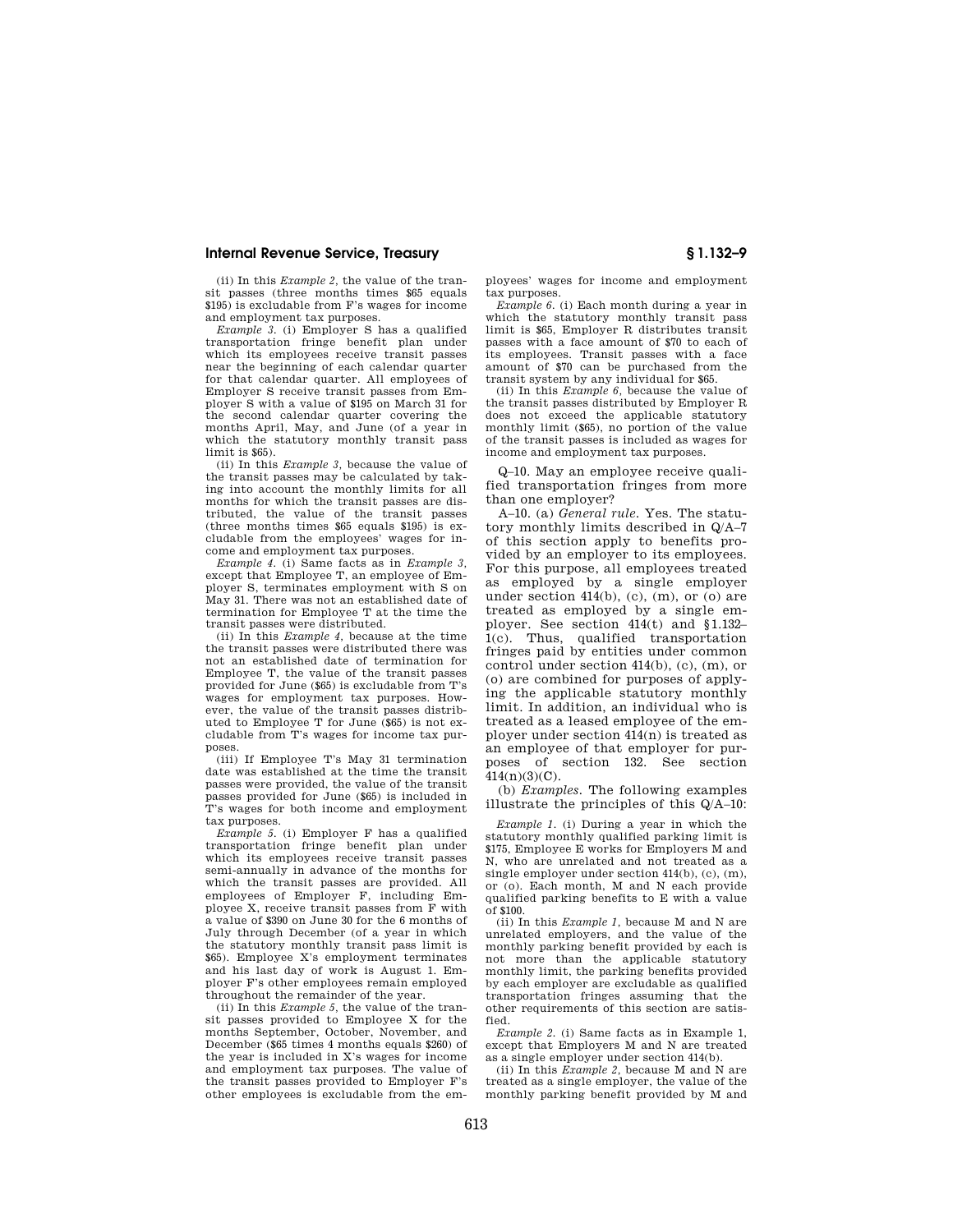N must be combined for purposes of determining whether the applicable statutory monthly limit has been exceeded. Thus, the amount by which the value of the parking benefit exceeds the monthly limit (\$200 minus the monthly limit amount of \$175 equals \$25) for each month in the year is includible in E's wages for income and employment tax purposes.

Q–11. May qualified transportation fringes be provided to employees pursuant to a compensation reduction agreement?

A–11. Yes. An employer may offer employees a choice between cash compensation and any qualified transportation fringe. An employee who is offered this choice and who elects qualified transportation fringes is not required to include the cash compensation in income if—

(a) The election is pursuant to an arrangement described in Q/A–12 of this section;

(b) The amount of the reduction in cash compensation does not exceed the limitation in Q/A–13 of this section;

(c) The arrangement satisfies the timing and reimbursement rules in Q/ A–14 and 16 of this section; and

(d) The related fringe benefit arrangement otherwise satisfies the requirements set forth elsewhere in this section.

Q–12. What is a compensation reduction election for purposes of section 132(f)?

A–12. (a) *Election requirements generally.* A compensation reduction arrangement is an arrangement under which the employer provides the employee with the right to elect whether the employee will receive either a fixed amount of cash compensation at a specified future date or a fixed amount of qualified transportation fringes to be provided for a specified future period (such as qualified parking to be used during a future calendar month). The employee's election must be in writing or another form, such as electronic, that includes, in a permanent and verifiable form, the information required to be in the election. The election must contain the date of the election, the amount of the compensation to be reduced, and the period for which the benefit will be provided. The election must relate to a fixed dollar amount or fixed percentage of com-

**§ 1.132–9 26 CFR Ch. I (4–1–10 Edition)** 

pensation reduction. An election to reduce compensation for a period by a set amount for such period may be automatically renewed for subsequent periods.

(b) *Automatic election permitted.* An employer may provide under its qualified transportation fringe benefit plan that a compensation reduction election will be deemed to have been made if the employee does not elect to receive cash compensation in lieu of the qualified transportation fringe, provided that the employee receives adequate notice that a compensation reduction will be made and is given adequate opportunity to choose to receive the cash compensation instead of the qualified transportation fringe. See §1.401(a)–21 of this chapter for rules permitting the use of electronic media to make participant elections with respect to employee benefit arrangements.

Q–13. Is there a limit to the amount of the compensation reduction?

A–13. Yes. Each month, the amount of the compensation reduction may not exceed the combined applicable statutory monthly limits for transportation in a commuter highway vehicle, transit passes, and qualified parking. For example, for a year in which the statutory monthly limit is \$65 for transportation in a commuter highway vehicle and transit passes, and \$175 for qualified parking, an employee could elect to reduce compensation for any month by no more than \$240 (\$65 plus \$175) with respect to qualified transportation fringes. If an employee were to elect to reduce compensation by \$250 for a month, the excess \$10 (\$250 minus) \$240) would be includible in the employee's wages for income and employment tax purposes.

Q–14. When must the employee have made a compensation reduction election and under what circumstances may the amount be paid in cash to the employee?

A–14. (a) The compensation reduction election must satisfy the requirements set forth under paragraphs (b), (c), and (d) of this  $Q/A-14$ .

(b) *Timing of election.* The compensation reduction election must be made before the employee is able currently to receive the cash or other taxable amount at the employee's discretion.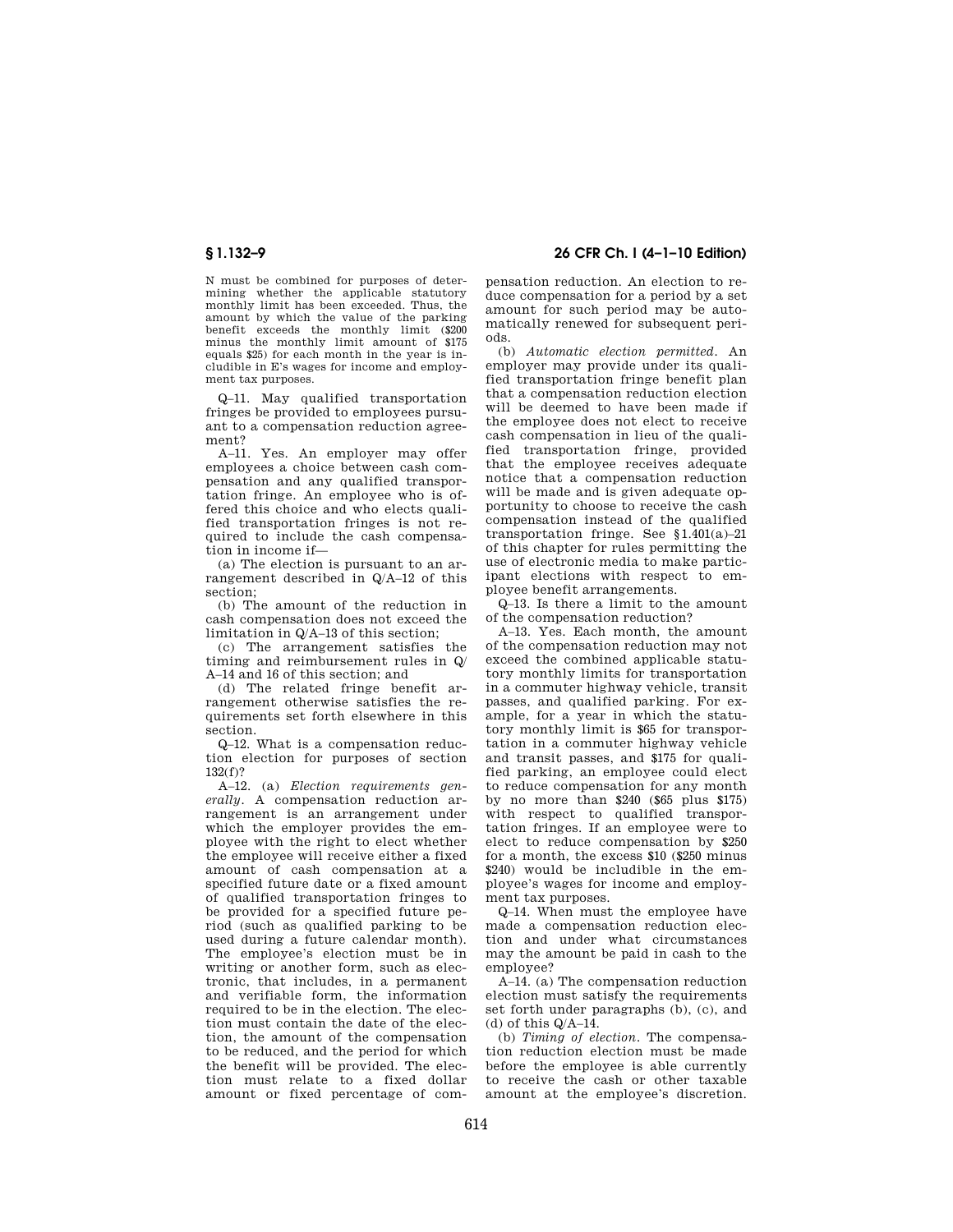The determination of whether the employee is able currently to receive the cash does not depend on whether it has been constructively received for purposes of section 451. The election must specify that the period (such as a calendar month) for which the qualified transportation fringe will be provided must not begin before the election is made. Thus, a compensation reduction election must relate to qualified transportation fringes to be provided after the election. For this purpose, the date a qualified transportation fringe is provided is—

(1) The date the employee receives a voucher or similar item; or

(2) In any other case, the date the employee uses the qualified transportation fringe.

(c) *Revocability of elections.* The employee may not revoke a compensation reduction election after the employee is able currently to receive the cash or other taxable amount at the employee's discretion. In addition, the election may not be revoked after the beginning of the period for which the qualified transportation fringe will be provided.

(d) *Compensation reduction amounts not refundable.* Unless an election is revoked in a manner consistent with paragraph (c) of this Q/A–14, an employee may not subsequently receive the compensation (in cash or any form other than by payment of a qualified transportation fringe under the employer's plan). Thus, an employer's qualified transportation fringe benefit plan may not provide that an employee who ceases to participate in the employer's qualified transportation fringe benefit plan (such as in the case of termination of employment) is entitled to receive a refund of the amount by which the employee's compensation reductions exceed the actual qualified transportation fringes provided to the employee by the employer.

(e) *Examples.* The following examples illustrate the principles of this Q/A–14:

*Example 1.* (i) Employer P maintains a qualified transportation fringe benefit arrangement during a year in which the statutory monthly limit is \$100 for transportation in a commuter highway vehicle and transit passes (2002 or later) and \$180 for qualified parking. Employees of P are paid cash compensation twice per month, with the payroll

dates being the first and the fifteenth day of the month. Under P's arrangement, an employee is permitted to elect at any time before the first day of a month to reduce his or her compensation payable during that month in an amount up to the applicable statutory monthly limit (\$100 if the employee elects coverage for transportation in a commuter highway vehicle or a mass transit pass, or \$180 if the employee chooses qualified parking) in return for the right to receive qualified transportation fringes up to the amount of the election. If such an election is made, P will provide a mass transit pass for that month with a value not exceeding the compensation reduction amount elected by the employee or will reimburse the cost of other qualified transportation fringes used by the employee on or after the first day of that month up to the compensation reduction amount elected by the employee. Any compensation reduction amount elected by the employee for the month that is not used for qualified transportation fringes is not refunded to the employee at any future date.

(ii) In this *Example 1,* the arrangement satisfies the requirements of this Q/A–14 because the election is made before the employee is able currently to receive the cash and the election specifies the future period for which the qualified transportation fringes will be provided. The arrangement would also satisfy the requirements of this Q/A–14 and Q/A–13 of this section if employees are allowed to elect to reduce compensation up to \$280 per month (\$100 plus \$180).

(iii) The arrangement would also satisfy the requirements of this Q/A–14 (and Q/A–13 of this section) if employees are allowed to make an election at any time before the first or the fifteenth day of the month to reduce their compensation payable on that payroll date by an amount not in excess of one-half of the applicable statutory monthly limit (depending on the type of qualified transportation fringe elected by the employee) and P provides a mass transit pass on or after the applicable payroll date for the compensation reduction amount elected by the employee for the payroll date or reimburses the cost of other qualified transportation fringes used by the employee on or after the payroll date up to the compensation reduction amount elected by the employee for that payroll date.

*Example 2.* (i) Employee Q elects to reduce his compensation payable on March 1 of a year (for which the statutory monthly mass transit limit is \$65) by \$195 in exchange for a mass transit voucher to be provided in March. The election is made on the preceding February 27. Employee Q was hired in January of the year. On March 10 of the year, the employer of Employee Q delivers to Employee Q a mass transit voucher worth \$195 for the months of January, February, and March.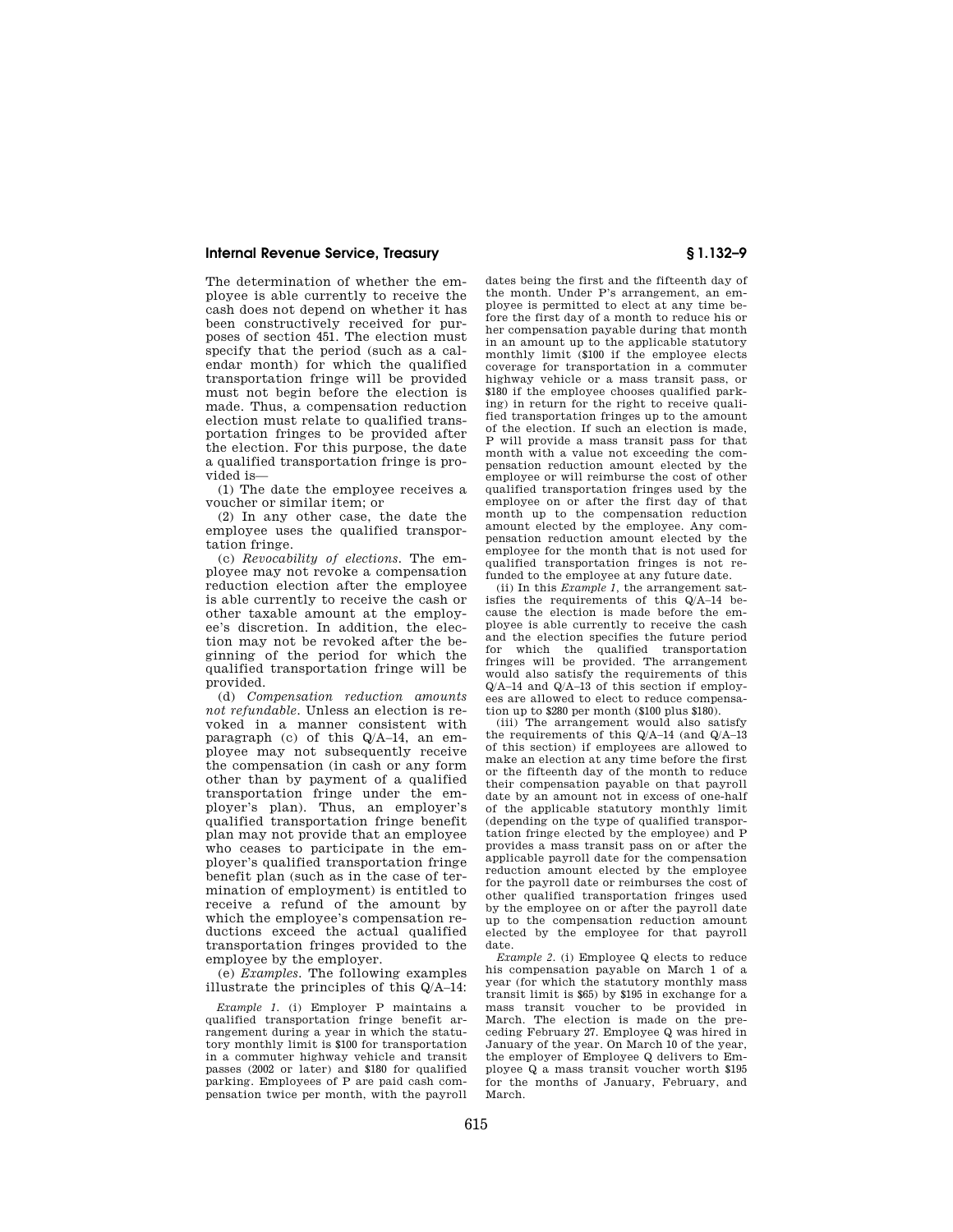(ii) In this *Example 2,* \$65 is included in Employee Q's wages for income and employment tax purposes because the compensation reduction election fails to satisfy the requirement in this Q/A–14 and Q/A–12 of this section that the period for which the qualified transportation fringe will be provided not begin before the election is made to the extent the election relates to \$65 worth of transit passes for January of the year. The \$65 for February is not taxable because the election was for a future period that includes at least one day in February.

(iii) However, no amount would be included in Employee Q's wages as a result of the election if \$195 worth of mass transit passes were instead provided to Q for the months of February, March, and April (because the compensation reduction would relate solely to fringes to be provided for a period not beginning before the date of the election and the amount provided does not exceed the aggregate limit for the period, *i.e.,* the sum of \$65 for each of February, March, and April). See Q/A–9 of this section for rules governing transit passes distributed in advance for more than one month.

*Example 3.* (i) Employee R elects to reduce his compensation payable on March 1 of a year (for which the statutory monthly parking limit is \$175) by \$185 in exchange for reimbursement by Employer T of parking expenses incurred by Employee R for parking on or near Employer T's business premises during the period beginning after the date of the election through March. The election is made on the preceding February 27. Employee R incurs \$10 in parking expenses on February 28 of the year, and \$175 in parking expenses during the month of March. On April 5 of the year, Employer T reimburses Employee R \$185 for the parking expenses incurred on February 28, and during March, of the year.

(ii) In this *Example 3,* no amount would be includible in Employee R's wages for income and employment tax purposes because the compensation reduction related solely to parking on or near Employer R's business premises used during a period not beginning before the date of the election and the amount reimbursed for parking used in any one month does not exceed the statutory monthly limitation.

Q–15. May an employee whose qualified transportation fringe costs are less than the employee's compensation reduction carry over this excess amount to subsequent periods?

A–15. (a) Yes. An employee may carry over unused compensation reduction amounts to subsequent periods under the plan of the employee's employer.

(b) The following example illustrates the principles of this Q/A–15:

## **§ 1.132–9 26 CFR Ch. I (4–1–10 Edition)**

*Example.* (i) By an election made before November 1 of a year for which the statutory monthly mass transit limit is \$65, Employee E elects to reduce compensation in the amount of \$65 for the month of November. E incurs \$50 in employee-operated commuter highway vehicle expenses during November for which E is reimbursed \$50 by Employer R, E's employer. By an election made before December, E elects to reduce compensation by \$65 for the month of December. E incurs \$65 in employee-operated commuter highway vehicle expenses during December for which E is reimbursed \$65 by R. Before the following January, E elects to reduce compensation by \$50 for the month of January. E incurs \$65 in employee-operated commuter highway vehicle expenses during January for which E is reimbursed \$65 by R because R allows E to carry over to the next year the \$15 amount by which the compensation reductions for November and December exceeded the employee-operated commuter highway vehicle expenses incurred during those months.

(ii) In this *Example,* because Employee E is reimbursed in an amount not exceeding the applicable statutory monthly limit, and the reimbursement does not exceed the amount of employee-operated commuter highway vehicle expenses incurred during the month of January, the amount reimbursed (\$65) is excludable from E's wages for income and employment tax purposes.

Q–16. How does section 132(f) apply to expense reimbursements?

A–16. (a) *In general.* The term qualified transportation fringe includes cash reimbursement by an employer to an employee for expenses incurred or paid by an employee for transportation in a commuter highway vehicle or qualified parking. The term qualified transportation fringe also includes cash reimbursement for transit passes made under a bona fide reimbursement arrangement, but, in accordance with section  $132(f)(3)$ , only if permitted under paragraph (b) of this Q/A–16. The reimbursement must be made under a bona fide reimbursement arrangement which meets the rules of paragraph (c) of this Q/A–16. A payment made before the date an expense has been incurred or paid is not a reimbursement. In addition, a bona fide reimbursement arrangement does not include an arrangement that is dependent solely upon an employee certifying in advance that the employee will incur expenses at some future date.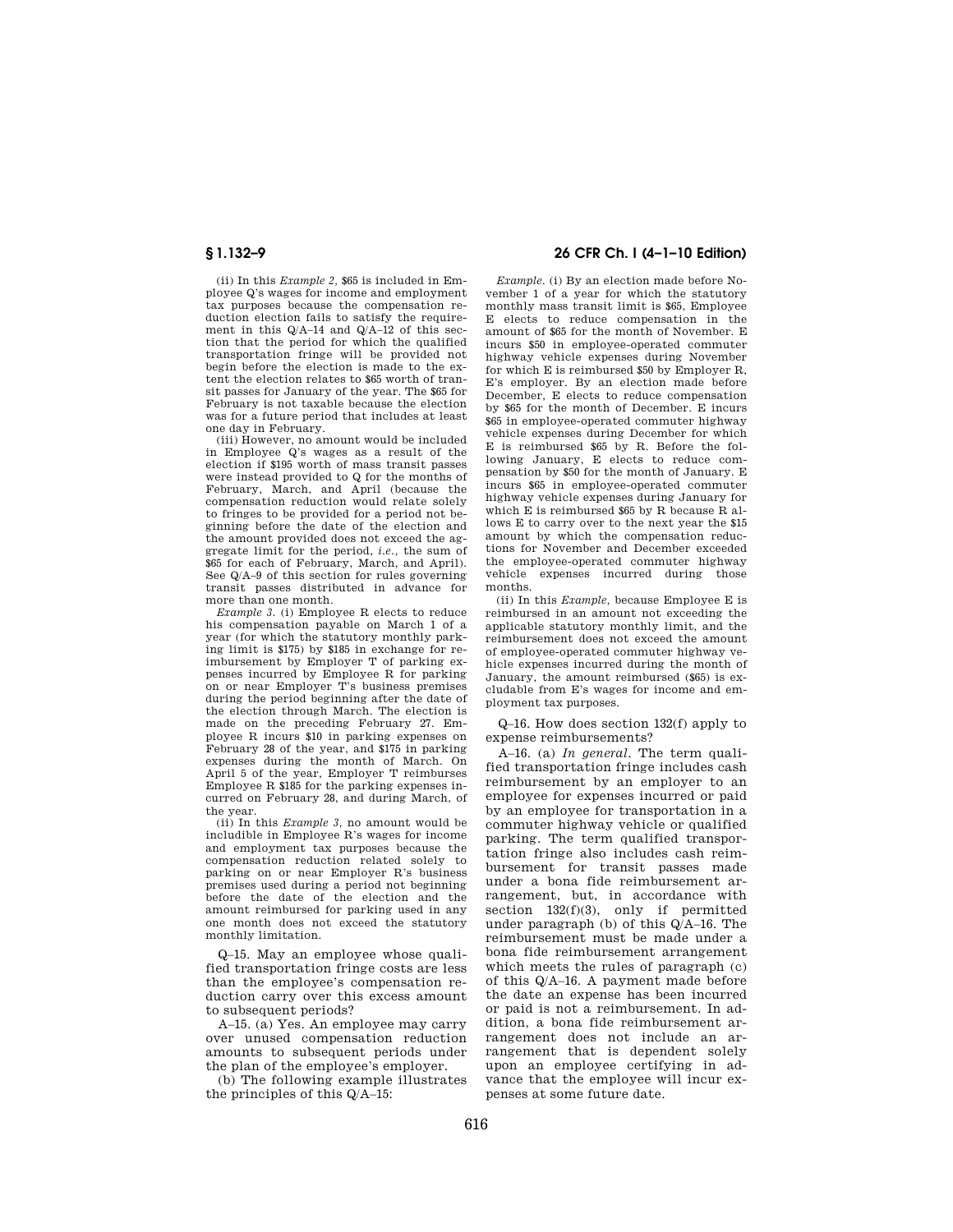(b) *Special rule for transit passes*—(1) *In general.* The term *qualified transportation fringe* includes cash reimbursement for transit passes made under a bona fide reimbursement arrangement, but, in accordance with section 132(f)(3), only if no voucher or similar item that may be exchanged only for a transit pass is readily available for direct distribution by the employer to employees. If a voucher is readily available, the requirement that a voucher be distributed in-kind by the employer is satisfied if the voucher is distributed by the employer or by another person on behalf of the employer (for example, if a transit operator credits amounts to the employee's fare card as a result of payments made to the operator by the employer).

(2) *Voucher or similar item.* For purposes of the special rule in paragraph (b) of this Q/A–16, a transit system voucher is an instrument that may be purchased by employers from a voucher provider that is accepted by one or more mass transit operators (e.g., train, subway, and bus) in an area as fare media or in exchange for fare media. Thus, for example, a transit pass that may be purchased by employers directly from a voucher provider is a transit system voucher.

(3) *Voucher provider.* The term voucher provider means any person in the trade or business of selling transit system vouchers to employers, or any transit system or transit operator that sells vouchers to employers for the purpose of direct distribution to employees. Thus, a transit operator might or might not be a voucher provider. A voucher provider is not, for example, a third-party employee benefits administrator that administers a transit pass benefit program for an employer using vouchers that the employer could obtain directly.

(4) *Readily available.* For purposes of this paragraph (b), a voucher or similar item is readily available for direct distribution by the employer to employees if and only if an employer can obtain it from a voucher provider that—

(i) does not impose fare media charges that cause vouchers to not be readily available as described in paragraph (b)(5) of this section; and

(ii) does not impose other restrictions that cause vouchers to not be readily available as described in paragraph (b)(6) of this section.

(5) *Fare media charges.* For purposes of paragraph (b)(4) of this section, fare media charges relate only to fees paid by the employer to voucher providers for vouchers. The determination of whether obtaining a voucher would result in fare media charges that cause vouchers to not be readily available as described in this paragraph (b) is made with respect to each transit system voucher. If more than one transit system voucher is available for direct distribution to employees, the employer must consider the fees imposed for the lowest cost monthly voucher for purposes of determining whether the fees imposed by the voucher provider satisfy this paragraph. However, if transit system vouchers for multiple transit systems are required in an area to meet the transit needs of the individual employees in that area, the employer has the option of averaging the costs applied to each transit system voucher for purposes of determining whether the fare media charges for transit system vouchers satisfy this paragraph. Fare media charges are described in this paragraph (b)(5), and therefore cause vouchers to not be readily available, if and only if the average annual fare media charges that the employer reasonably expects to incur for transit system vouchers purchased from the voucher provider (disregarding reasonable and customary delivery charges imposed by the voucher provider, e.g., not in excess of \$15) are more than 1 percent of the average annual value of the vouchers for a transit system.

(6) *Other restrictions.* For purposes of paragraph (b)(4) of this section, restrictions that cause vouchers to not be readily available are restrictions imposed by the voucher provider other than fare media charges that effectively prevent the employer from obtaining vouchers appropriate for distribution to employees. Examples of such restrictions include—

(i) *Advance purchase requirements.* Advance purchase requirements cause vouchers to not be readily available only if the voucher provider does not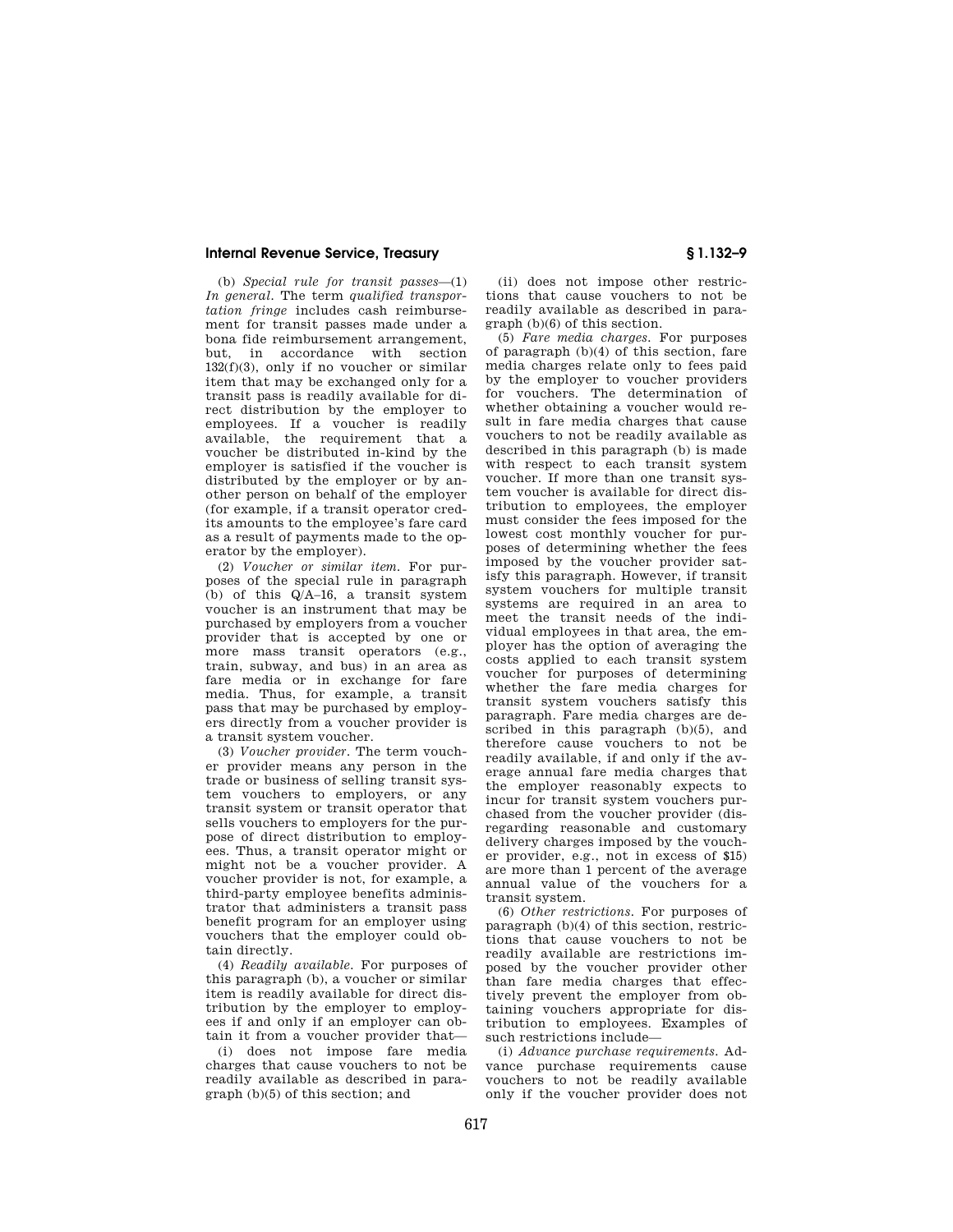offer vouchers at regular intervals or fails to provide the voucher within a reasonable period after receiving payment for the voucher. For example, a requirement that vouchers may be purchased only once per year may effectively prevent an employer from obtaining vouchers for distribution to employees. An advance purchase requirement that vouchers be purchased not more frequently than monthly does not effectively prevent the employer from obtaining vouchers for distribution to employees.

(ii) *Purchase quantity requirements.*  Purchase quantity requirements cause vouchers to not be readily available if the voucher provider does not offer vouchers in quantities that are reasonably appropriate to the number of the employer's employees who use mass transportation (for example, the voucher provider requires a \$1,000 minimum purchase and the employer seeks to purchase only \$200 of vouchers).

(iii) *Limitations on denominations of vouchers that are available.* If the voucher provider does not offer vouchers in denominations appropriate for distribution to the employer's employees, vouchers are not readily available. For example, vouchers provided in \$5 increments up to the monthly limit are appropriate for distribution to employees, while vouchers available only in a denomination equal to the monthly limit are not appropriate for distribution to employees if the amount of the benefit provided to the employer's employees each month is normally less than the monthly limit.

(7) *Example.* The following example illustrates the principles of this paragraph (b):

*Example.* (i) Company C in City X sells mass transit vouchers to employers in the mass crainer vecenters to emproy one in the tions appropriate for distribution to employees. Employers can purchase vouchers monthly in reasonably appropriate quan-tities. Several different bus, rail, van pool, and ferry operators service X, and a number of the operators accept the vouchers either as fare media or in exchange for fare media. To cover its operating expenses, C imposes on each voucher a 50 cents charge, plus a reasonable and customary \$15 charge for delivery of each order of vouchers. Employer M disburses vouchers purchased from C to its employees who use operators that accept the vouchers and M reasonably expects that \$55

## **§ 1.132–9 26 CFR Ch. I (4–1–10 Edition)**

is the average value of the voucher it will purchase from C for the next calendar year. (ii) In this *Example,* vouchers for X are readily available for direct distribution by the employer to employees because the expected cost of the vouchers disbursed to M's employees for the next calendar year is not more than 1 percent of the value of the vouchers (50 cents divided by \$55 equals 0.91 percent), the delivery charges are disregarded because they are reasonable and customary, and there are no other restrictions that cause the vouchers to not be readily available. Thus, any reimbursement of mass transportation costs in X would not be a qualified transportation fringe.

(c) *Substantiation requirements.* Employers that make cash reimbursements must establish a bona fide reimbursement arrangement to establish that their employees have, in fact, incurred expenses for transportation in a commuter highway vehicle, transit passes, or qualified parking. For purposes of section 132(f), whether cash reimbursements are made under a bona fide reimbursement arrangement may vary depending on the facts and circumstances, including the method or methods of payment utilized within the mass transit system. The employer must implement reasonable procedures to ensure that an amount equal to the reimbursement was incurred for transportation in a commuter highway vehicle, transit passes, or qualified parking. The expense must be substantiated within a reasonable period of time. An expense substantiated to the payor within 180 days after it has been paid will be treated as having been substantiated within a reasonable period of time. An employee certification at the time of reimbursement in either written or electronic form may be a reasonable reimbursement procedure depending on the facts and circumstances. Examples of reasonable reimbursement procedures are set forth in paragraph (d) of this  $Q/A-16$ .

(d) *Illustrations of reasonable reimbursement procedures.* The following are examples of reasonable reimbursement procedures for purposes of paragraph (c) of this Q/A–16. In each case, the reimbursement is made at or within a reasonable period after the end of the events described in paragraphs (d)(1) through (d)(3) of this section.

(1) An employee presents to the employer a parking expense receipt for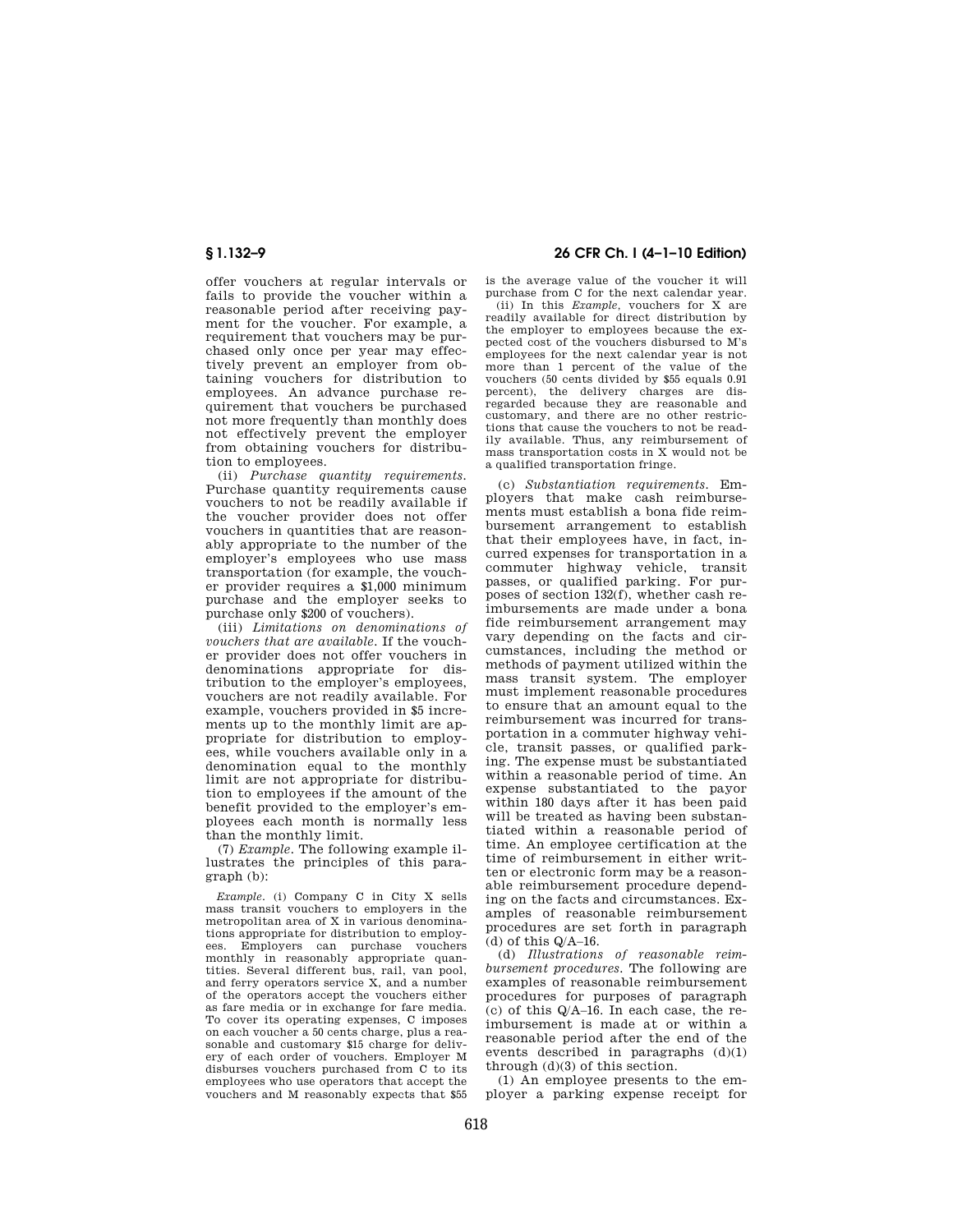parking on or near the employer's business premises, the employee certifies that the parking was used by the employee, and the employer has no reason to doubt the employee's certification.

(2) An employee either submits a used time-sensitive transit pass (such as a monthly pass) to the employer and certifies that he or she purchased it or presents an unused or used transit pass to the employer and certifies that he or she purchased it and the employee certifies that he or she has not previously been reimbursed for the transit pass. In both cases, the employer has no reason to doubt the employee's certification.

(3) If a receipt is not provided in the ordinary course of business (e.g., if the employee uses metered parking or if used transit passes cannot be returned to the user), the employee certifies to the employer the type and the amount of expenses incurred, and the employer has no reason to doubt the employee's certification.

Q–17. May an employer provide nontaxable cash reimbursement under section 132(f) for periods longer than one month?

A–17. (a) *General rule.* Yes. Qualified transportation fringes include reimbursement to employees for costs incurred for transportation in more than one month, provided the reimbursement for each month in the period is calculated separately and does not exceed the applicable statutory monthly limit for any month in the period. See Q/A–8 and 9 of this section if the limit for a month is exceeded.

(b) *Example.* The following example illustrates the principles of this Q/A–17:

*Example.* (i) Employee R pays \$100 per month for qualified parking used during the period from April 1 through June 30 of a year in which the statutory monthly qualified parking limit is \$175. After receiving adequate substantiation from Employee R, R's employer reimburses R \$300 in cash on June 30 of that year.

(ii) In this *Example,* because the value of the reimbursed expenses for each month did not exceed the applicable statutory monthly limit, the \$300 reimbursement is excludable from R's wages for income and employment tax purposes as a qualified transportation fringe.

Q–18. What are the substantiation requirements if an employer distributes transit passes?

A–18. There are no substantiation requirements if the employer distributes transit passes. Thus, an employer may distribute a transit pass for each month with a value not more than the statutory monthly limit without requiring any certification from the employee regarding the use of the transit pass.

Q–19. May an employer choose to impose substantiation requirements in addition to those described in this regulation?

A–19. Yes.

Q–20. How is the value of parking determined?

A–20. Section  $1.61-21(b)(2)$  applies for purposes of determining the value of parking.

Q–21. How do the qualified transportation fringe rules apply to van pools?

A–21. (a) *Van pools generally.* Employer and employee-operated van pools, as well as private or public transit-operated van pools, may qualify as qualified transportation fringes. The value of van pool benefits which are qualified transportation fringes may be excluded up to the applicable statutory monthly limit for transportation in a commuter highway vehicle and transit passes, less the value of any transit passes provided by the employer for the month.

(b) *Employer-operated van pools.* The value of van pool transportation provided by or for an employer to its employees is excludable as a qualified transportation fringe, provided the van qualifies as a commuter highway vehicle as defined in section  $132(f)(5)(B)$  and Q/A–2 of this section. A van pool is operated by or for the employer if the employer purchases or leases vans to enable employees to commute together or the employer contracts with and pays a third party to provide the vans and some or all of the costs of operating the vans, including maintenance, liability insurance and other operating expenses.

(c) *Employee-operated van pools.* Cash reimbursement by an employer to employees for expenses incurred for transportation in a van pool operated by employees independent of their employer are excludable as qualified transportation fringes, provided that the van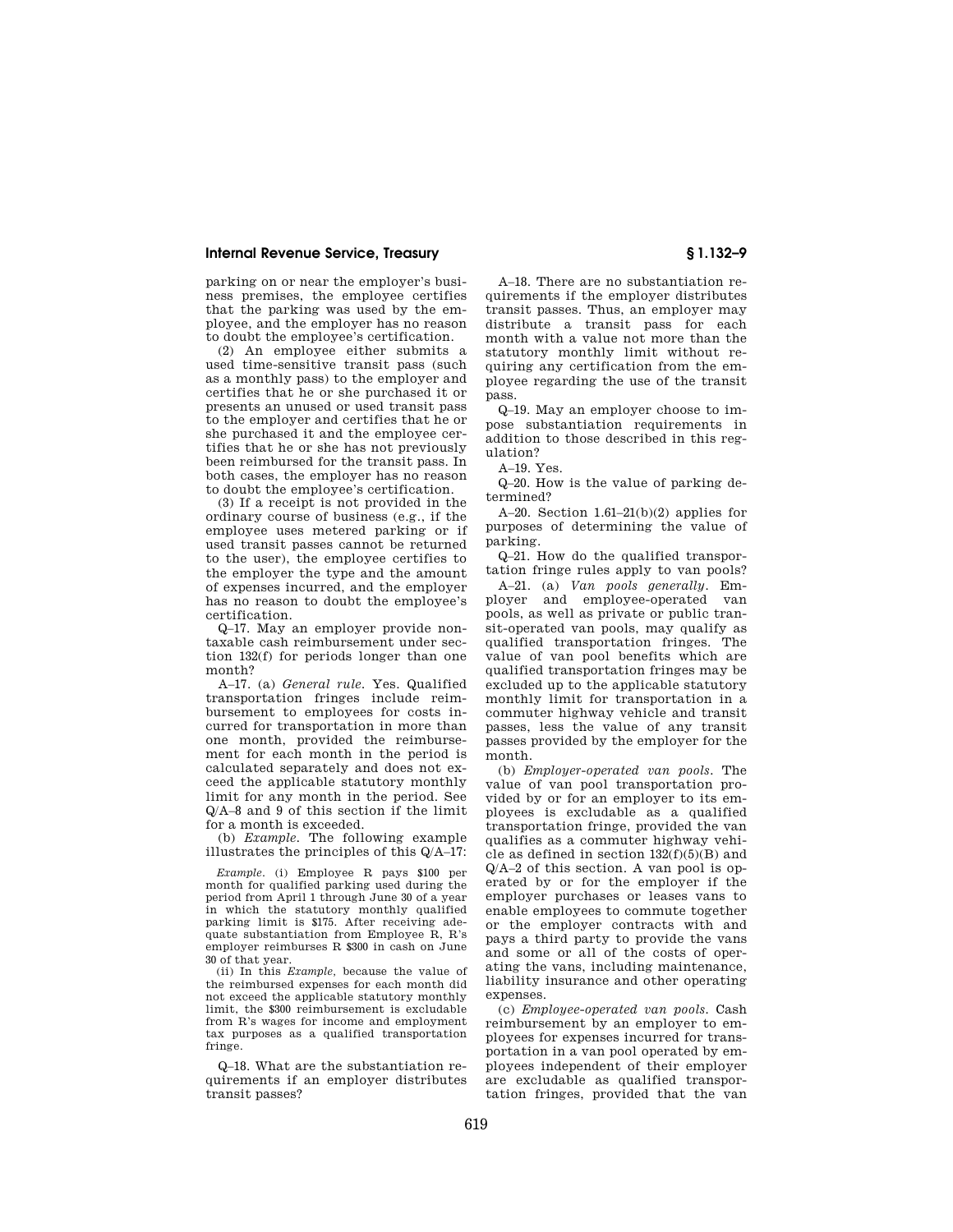qualifies as a commuter highway vehicle as defined in section  $132(f)(5)(B)$  and Q/A–2 of this section. See Q/A–16 of this section for the rules governing cash reimbursements.

(d) *Private or public transit-operated van pool transit passes.* The qualified transportation fringe exclusion for transit passes is available for travel in van pools owned and operated either by public transit authorities or by any person in the business of transporting persons for compensation or hire. In accordance with paragraph (b) of Q/A–3 of this section, the van must seat at least 6 adults (excluding the driver). See Q/A–16(b) and (c) of this section for a special rule for cash reimbursement for transit passes and the substantiation requirements for cash reimbursement.

(e) *Value of van pool transportation benefits.* Section 1.61–21(b)(2) provides that the fair market value of a fringe benefit is based on all the facts and circumstances. Alternatively, transportation in an employer-provided commuter highway vehicle may be valued under the automobile lease valuation rule in §1.61–21(d), the vehicle centsper-mile rule in §1.61–21(e), or the commuting valuation rule in §1.61–21(f). If one of these special valuation rules is used, the employer must use the same valuation rule to value the use of the commuter highway vehicle by each employee who share the use. See §1.61–  $21(c)(2)(i)(B)$ .

(f) *Qualified parking prime member.* If an employee obtains a qualified parking space as a result of membership in a car or van pool, the applicable statutory monthly limit for qualified parking applies to the individual to whom the parking space is assigned. This individual is the prime member. In determining the tax consequences to the prime member, the statutory monthly limit amounts of each car pool member may not be combined. If the employer provides access to the space and the space is not assigned to a particular individual, then the employer must designate one of its employees as the prime member who will bear the tax consequences. The employer may not designate more than one prime member for a car or van pool during a month. The employer of the prime

# **§ 1.132–9 26 CFR Ch. I (4–1–10 Edition)**

member is responsible for including the value of the qualified parking in excess of the statutory monthly limit in the prime member's wages for income and employment tax purposes.

Q–22. What are the reporting and employment tax requirements for qualified transportation fringes?

A–22. (a) *Employment tax treatment generally.* Qualified transportation fringes not exceeding the applicable statutory monthly limit described in Q/ A–7 of this section are not wages for purposes of the Federal Insurance Contributions Act (FICA), the Federal Unemployment Tax Act (FUTA), and federal income tax withholding. Any amount by which an employee elects to reduce compensation as provided in Q/ A–11 of this section is not subject to the FICA, the FUTA, and federal income tax withholding. Qualified transportation fringes exceeding the applicable statutory monthly limit described in Q/A–7 of this section are wages for purposes of the FICA, the FUTA, and federal income tax withholding and are reported on the employee's Form W-2, Wage and Tax Statement.

(b) *Employment tax treatment of cash reimbursement exceeding monthly limits.*  Cash reimbursement to employees (for example, cash reimbursement for qualified parking) in excess of the applicable statutory monthly limit under section 132(f) is treated as paid for employment tax purposes when actually or constructively paid. See §§31.3121(a)– 2(a), 31.3301-4,  $31.3402(a)-1(b)$  of this chapter. Employers must report and deposit the amounts withheld in addition to reporting and depositing other employment taxes. See Q/A–16 of this section for rules governing cash reimbursements.

(c) *Noncash fringe benefits exceeding monthly limits.* If the value of noncash qualified transportation fringes exceeds the applicable statutory monthly limit, the employer may elect, for purposes of the FICA, the FUTA, and federal income tax withholding, to treat the noncash taxable fringe benefits as paid on a pay period, quarterly, semiannual, annual, or other basis, provided that the benefits are treated as paid no less frequently than annually.